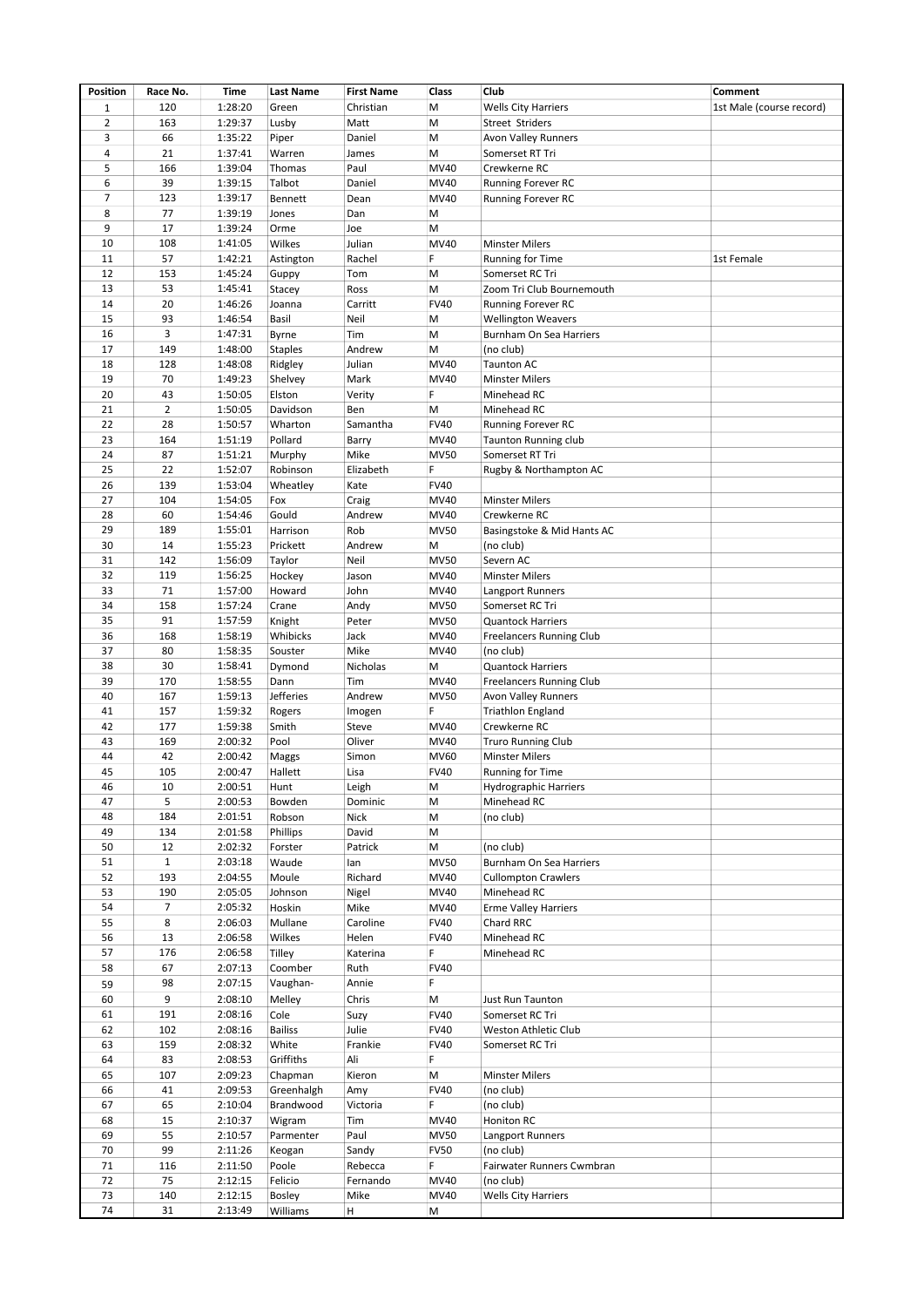| 75  | 62  | 2:14:03 | Barrett           | Jon         | M           | Minehead RC                      |  |
|-----|-----|---------|-------------------|-------------|-------------|----------------------------------|--|
| 76  | 118 | 2:14:05 | Reader            | Philippa    | <b>FV40</b> | (no club)                        |  |
|     |     |         |                   |             |             |                                  |  |
| 77  | 185 | 2:14:12 | Baker             | Clive       | <b>MV50</b> | Burnham On Sea Harriers          |  |
| 78  | 171 | 2:14:16 | <b>Ballantine</b> | Steven      | MV40        |                                  |  |
| 79  | 74  | 2:14:44 | Rowe              | Juliet      | <b>FV40</b> |                                  |  |
| 80  | 97  | 2:14:52 | Vaughan-          | Catherine   | <b>FV50</b> | (no club)                        |  |
| 81  | 187 | 2:15:06 | Fielder           | Stephen     | <b>MV50</b> | (no club)                        |  |
| 82  | 29  | 2:15:27 | Kelly             | Anne        | <b>FV50</b> | Langport Runners                 |  |
| 83  | 138 |         |                   | Hazel       | F           |                                  |  |
|     |     | 2:15:27 | Shears            |             |             | Langport Runners                 |  |
| 84  | 32  | 2:15:38 | Uminski           | Nicola      | <b>FV40</b> |                                  |  |
| 85  | 78  | 2:15:45 | Aplin             | Karl        | М           | <b>Minster Milers</b>            |  |
| 86  | 19  | 2:15:54 | Middup            | Christopher | MV40        | <b>Avon Valley Runners</b>       |  |
| 87  | 200 | 2:16:30 | Usher-Clark       | Dan         | MV40        | <b>Wellington Weavers</b>        |  |
| 88  | 103 | 2:16:34 | Kirkman           | Hannah      | <b>FV50</b> | <b>Running Forever RC</b>        |  |
| 89  | 194 | 2:16:42 | Matthews          | Lesley      | <b>FV50</b> | Crewkerne RC                     |  |
| 90  | 133 | 2:17:52 | Knee              | Adam        | М           |                                  |  |
|     |     |         |                   |             |             |                                  |  |
| 91  | 59  | 2:18:36 | Fuller            | Beth        | F           | (no club)                        |  |
| 92  | 58  | 2:18:36 | Trump             | Keziah      | F.          |                                  |  |
| 93  | 165 | 2:18:41 | Warren            | Sarah       | F           |                                  |  |
| 94  | 88  | 2:18:44 | Philips           | Andrew      | <b>MV50</b> | (no club)                        |  |
| 95  | 18  | 2:18:52 | Daw               | Suzannah    | F           | Just Run Taunton                 |  |
| 96  | 94  | 2:18:54 | Gilbert           | Julie       | <b>FV40</b> | Just Run Taunton                 |  |
| 97  | 154 | 2:18:58 | Bennett           | Rachael     | <b>FV50</b> | (no club)                        |  |
|     |     |         |                   |             | F           |                                  |  |
| 98  | 68  | 2:19:02 | Oliver            | Charlotte   |             | Weston Athletic Club             |  |
| 99  | 111 | 2:19:30 | Gwilliam          | Adrian      | <b>MV50</b> | Fairwater Runners Cwmbran        |  |
| 100 | 121 | 2:19:34 | Petts             | Athol       | MV40        | <b>Minster Milers</b>            |  |
| 101 | 79  | 2:20:52 | Killen            | Olivia      | F           |                                  |  |
| 102 | 178 | 2:21:02 | Kurzeja           | Krystyna    | F           |                                  |  |
| 103 | 11  | 2:21:33 | Forster           | Adam        | MV40        | (no club)                        |  |
| 104 | 125 | 2:21:35 | Lewis             | Rob         | MV40        | <b>Minster Milers</b>            |  |
| 105 | 199 |         |                   |             |             |                                  |  |
|     |     | 2:21:45 | Coombes           | Gary        | <b>MV50</b> |                                  |  |
| 106 | 54  | 2:22:09 | Crane             | Susanne     | <b>FV40</b> | Somerset RC Tri                  |  |
| 107 | 117 | 2:22:34 | Roche             | Julie       | <b>FV50</b> | Fairwater Runners Cwmbran        |  |
| 108 | 37  | 2:23:33 | <b>Betzler</b>    | Bjorn       | M           | (no club)                        |  |
| 109 | 197 | 2:23:41 | Rendell           | Sharon      | <b>FV40</b> | <b>Taunton Running club</b>      |  |
| 110 | 156 | 2:23:43 | Rogers            | Karen       | <b>FV50</b> |                                  |  |
| 111 | 40  | 2:24:38 | Hall              | Simon       | MV60        | Chard RRC                        |  |
| 112 | 92  | 2:25:50 | Lane              | David       | MV60        | (no club)                        |  |
|     | 6   |         |                   | Aden        |             |                                  |  |
| 113 |     | 2:25:55 | Cossins           |             | М           | (no club)                        |  |
| 114 | 161 | 2:26:46 | Treloggen         | Louise      | <b>FV50</b> | Street Striders                  |  |
| 115 | 181 | 2:31:23 | Kerr              | Douglas     | <b>MV50</b> |                                  |  |
| 116 | 143 | 2:31:23 | Taylor            | Daniel      | MV40        |                                  |  |
| 117 | 122 | 2:32:31 | Cossins           | Karina      | F           | (no club)                        |  |
| 118 | 173 | 2:34:25 | <b>Brewer</b>     | Karen       | <b>FV50</b> | (no club)                        |  |
| 119 | 86  | 2:34:26 | Fisher            | Stuart      | MV40        | (no club)                        |  |
| 120 | 172 | 2:35:11 | Rousell           |             | <b>MV50</b> |                                  |  |
|     |     |         |                   | Nigel       |             | <b>Langport Runners</b>          |  |
| 121 | 183 | 2:35:22 | Baxter            | Helen       | <b>FV50</b> | Chard RRC                        |  |
| 122 | 35  | 2:35:26 | Gandy             | Richard     | <b>MV50</b> | Langport Runners                 |  |
| 123 | 186 | 2:35:28 | North             | Haydn       | <b>MV50</b> | Just Run-Taunton                 |  |
| 124 | 114 | 2:35:56 | Golding           | Sarah       | <b>FV40</b> | <b>Minster Milers</b>            |  |
| 125 | 115 | 2:35:57 | Cullen            | Angie       | <b>FV50</b> | <b>Minster Milers</b>            |  |
| 126 | 113 | 2:35:58 | Wakely            | Claire      | <b>FV50</b> | <b>Minster Milers</b>            |  |
| 127 | 47  | 2:37:20 | Wilson            | David       | MV40        | (no club)                        |  |
|     |     |         |                   |             |             |                                  |  |
| 128 | 150 | 2:37:28 | Dickinson         | Juliette    | <b>FV50</b> |                                  |  |
| 129 | 4   | 2:37:32 | Smith             | Adrian      | MV40        | Burnham On Sea Harriers          |  |
| 130 | 130 | 2:38:15 | Booth             | lan         | MV60        | Burnham On Sea Harriers          |  |
| 131 | 109 | 2:39:59 | Russell           | Chris       | <b>MV50</b> |                                  |  |
| 132 | 44  | 2:40:09 | Membury           | Linda       | <b>FV50</b> | Yeovil Town RRC                  |  |
| 133 | 69  | 2:40:39 | Saint             | Nic         | <b>MV50</b> | Running Forever RC               |  |
| 134 | 49  | 2:45:23 | Wilson            | Miles       | M           |                                  |  |
| 135 | 112 | 2:46:52 | Gwilliam          | Helen       | <b>FV50</b> | Fairwater Runners Cwmbran        |  |
|     |     |         |                   |             |             |                                  |  |
| 136 | 155 | 2:47:31 | Hawkes            | Michelle    | <b>FV50</b> | (no club)                        |  |
| 137 | 124 | 2:48:16 | McDermott         | Sarah       | <b>FV40</b> | Crewkerne RC                     |  |
| 138 | 196 | 2:48:17 | Newbery           | Nigel       | MV60        | Crewkerne RC                     |  |
| 139 | 56  | 2:51:38 | Parmenter         | Cathy       | <b>FV50</b> | Langport Runners                 |  |
| 140 | 151 | 2:51:40 | <b>Bevins</b>     | Adam        | M           | Langport Runners                 |  |
| 141 | 33  | 2:51:42 | Hopley            | Paula       | <b>FV50</b> | Burnham On Sea Harriers          |  |
| 142 | 90  | 3:00:13 | Smith             | Andy        | <b>MV50</b> | <b>Badgers</b>                   |  |
| 143 | 89  | 3:00:15 | McClay            | Holly       | <b>FV40</b> | <b>Badgers</b>                   |  |
|     |     |         |                   |             |             |                                  |  |
| 144 | 192 | 3:01:16 | Moule             | Judy        | <b>FV40</b> | <b>Cullompton Crawlers</b>       |  |
| 145 | 198 | 3:01:16 | Lawson            | Emma        | <b>FV40</b> |                                  |  |
| 146 | 38  | 3:04:27 | Criddle           | Claire      | <b>FV60</b> | (no club)                        |  |
| 147 | 144 | 3:05:06 | Simmons           | Emily       | F           | Plymouth Musketeers Running Club |  |
| 148 | 148 | 3:05:06 | <b>Burke</b>      | Donna       | <b>FV50</b> | Plymouth Musketeers Running Club |  |
| 149 | 146 | 3:05:06 | Abrams            | Sarah       | <b>FV50</b> | Plymouth Musketeers Running Club |  |
|     |     |         |                   |             |             |                                  |  |